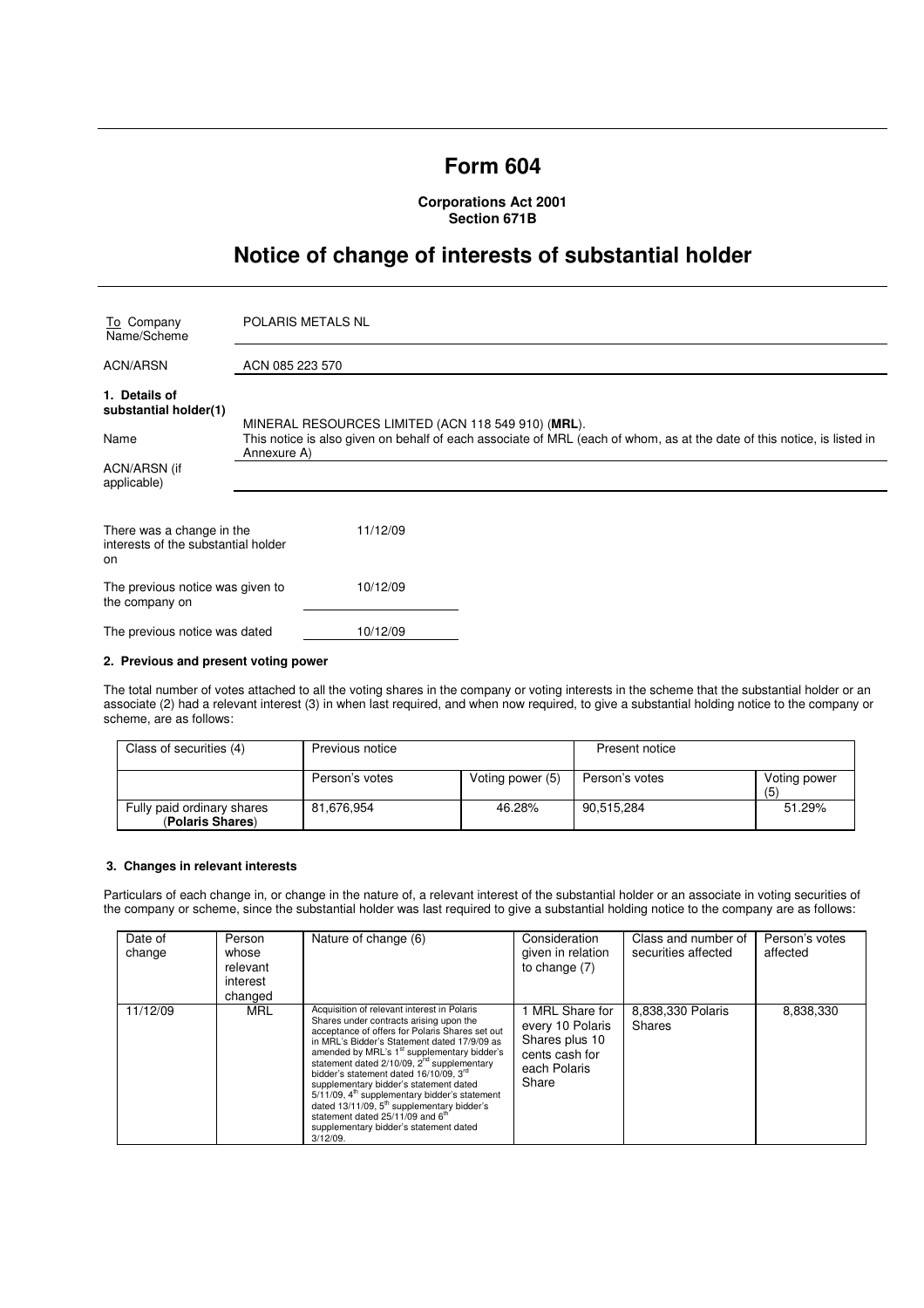## **4. Present relevant interests**

Particulars of each relevant interest of the substantial holder in voting securities after the change are as follows:

| Holder of<br>relevant<br>interest | Registered holder of<br>securities                                             | Person entitled to be<br>registered as holder (8)                 | Nature of relevant interest (6)                                                                                                                   | Class and<br>number of<br>securities | Person's<br>votes |
|-----------------------------------|--------------------------------------------------------------------------------|-------------------------------------------------------------------|---------------------------------------------------------------------------------------------------------------------------------------------------|--------------------------------------|-------------------|
| MRL                               | Various persons<br>who accepted offers<br>referred to in<br>paragraph 3 above. | MRL (subject to<br>contracts referred to in<br>paragraph 3 above) | Relevant interest under Section<br>608(8) of the Corporations Act as<br>a result of acceptance of the offers<br>referred to in paragraph 3 above. | 90.515.284<br>Polaris<br>Shares      | 90.515.284        |

#### **5. Changes in association**

**The persons who have become associates (2) of, ceased to be associates of, or have changed the nature of their association (9) with, the substantial holder in relation to voting interests in the company or scheme are as follows:** 

| $\cdots$<br>ימ<br>ACN/AH<br>and<br>licable:<br>Name<br>ווסו<br>$-1111$<br>. . | ciation<br>Nai.<br>nt |
|-------------------------------------------------------------------------------|-----------------------|
| Nil                                                                           |                       |

#### **6. Addresses**

The addresses of persons named in this form are:

|    | Name                            | Address                                          |
|----|---------------------------------|--------------------------------------------------|
|    | Mineral<br>Resources<br>Limited | . Bibra Lake WA 6163<br>25 Wellard Street.       |
|    | Polaris Metals NL               | WA 6005<br>1109 Hay Street, West Perth,<br>Level |
| ~- |                                 |                                                  |

# **Signature**

print name Bruce Goulds capacity Company Secretary of Mineral Resources Limited and duly authorised representative of the entities listed in Annexure A **sign here** Fer. date 11 / 12 / 2009

### **DIRECTIONS**

- (1) If there are a number of substantial holders with similar or related relevant interests (eg. a corporation and its related corporations, or the manager and trustee of an equity trust), the names could be included in an annexure to the form. If the relevant interests of a group of persons are essentially similar, they may be referred to throughout the form as a specifically named group if the membership of each group, with the names and addresses of members is clearly set out in paragraph 6 of the form.
- (2) See the definition of "associate" in section 9 of the Corporations Act 2001.
- (3) See the definition of "relevant interest" in sections 608 and 671B(7) of the Corporations Act 2001.
- (4) The voting shares of a company constitute one class unless divided into separate classes.
- (5) The person's votes divided by the total votes in the body corporate or scheme multiplied by 100.
- (6) Include details of:
	- (a) any relevant agreement or other circumstances because of which the change in relevant interest occurred. If subsection 671B(4) applies, a copy of any document setting out the terms of any relevant agreement, and a statement by the person giving full and accurate details of any contract, scheme or arrangement, must accompany this form, together with a written statement certifying this contract, scheme or arrangement; and
	- (b) any qualification of the power of a person to exercise, control the exercise of, or influence the exercise of, the voting powers or disposal of the securities to which the relevant interest relates (indicating clearly the particular securities to which the qualification applies).

See the definition of "relevant agreement" in section 9 of the Corporations Act 2001.

- (7) Details of the consideration must include any and all benefits, money and other, that any person from whom a relevant interest was acquired has, or may, become entitled to receive in relation to that acquisition. Details must be included even if the benefit is conditional on the happening or not of a contingency. Details must be included of any benefit paid on behalf of the substantial holder or its associate in relation to the acquisitions, even if they are not paid directly to the person from whom the relevant interest was acquired.
- (8) If the substantial holder is unable to determine the identify of the person (eg. if the relevant interest arises because of an option) write "unknown".
- (9) Give details, if appropriate, of the present association and any change in that association since the last substantial holding notice.